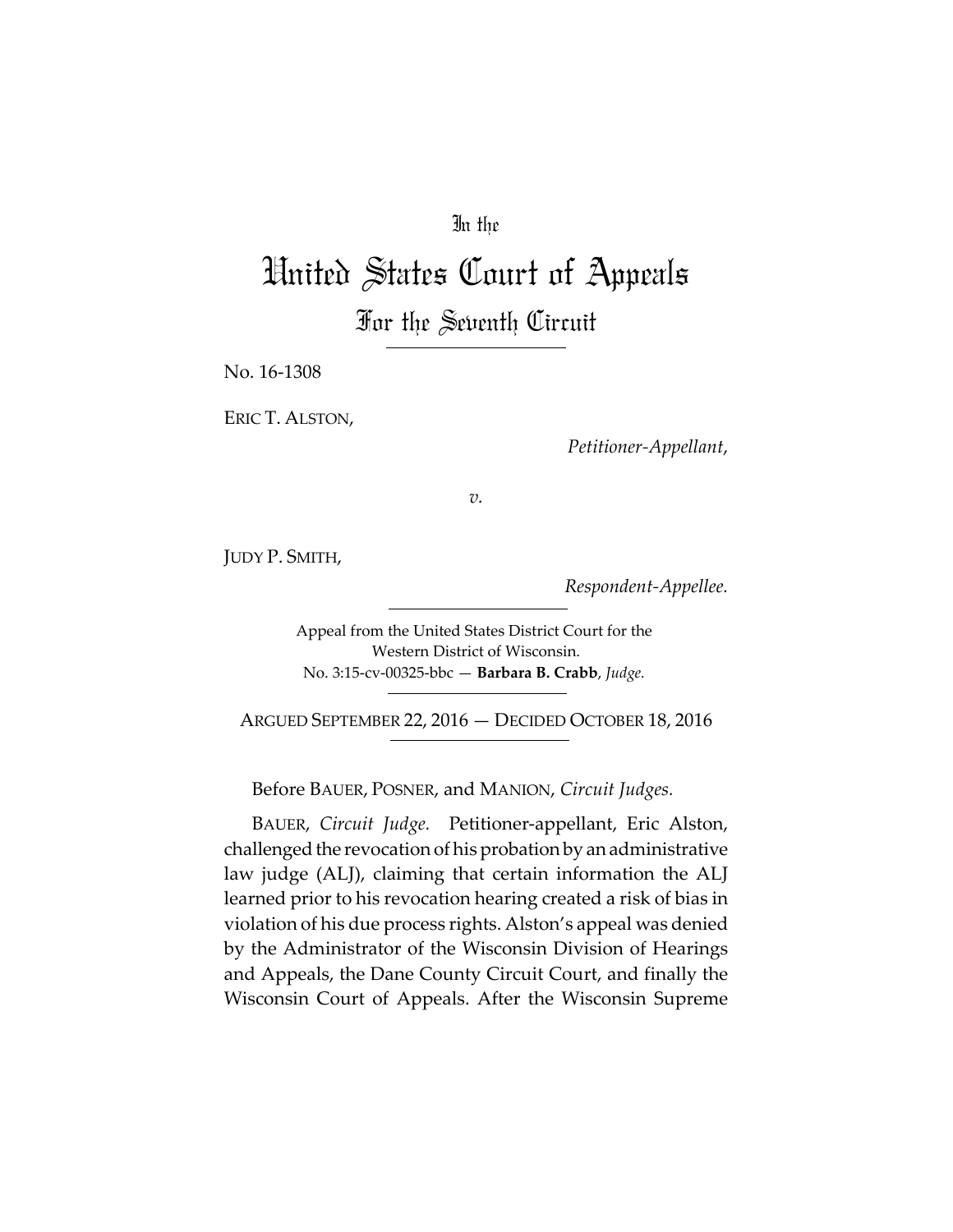Court declined to review the case, Alston filed a petition for a writ of habeas corpus in federal district court. The district court denied the petition, holding that the Wisconsin Court of Appeals was not unreasonable in concluding that there was no impermissibly high risk of bias. We affirm.

#### **I. BACKGROUND**

On June 28, 2010, Alston was placed on probation by the Dane County Circuit Court after his conviction on five criminal charges. Shortly thereafter, Dane County law enforcement agencies established a "Special Investigation Unit" (SIU) to monitor and offer resources to ten probationers whom they identified as "serious, assaultive offenders." In November 2011, Alston was identified for participation in the SIU pro‐ gram through which he was offered community resources aimed at deterring him from reoffending. Alston's participa‐ tion, however, also came with the admonition that any probation violation would result in the Department of Correc‐ tions vigorously seeking full revocation of probation.

Alston was arrested on December 6, 2011, for violating his probation. On April 24, 2012, a revocation hearing was held before Beth Whitaker, an ALJ for the Wisconsin Division of Hearings and Appeals. Alston's participation in the SIU was discussed at the hearing, after which ALJ Whitaker informed the parties that she had previously attended a presentation about the program given by law enforcement members of the SIU. In explaining the presentation, ALJ Whitaker stated:

It was two law enforcement officers, if I remember correctly, and they gave us an informational presen‐ tation. And it may have been at the request of our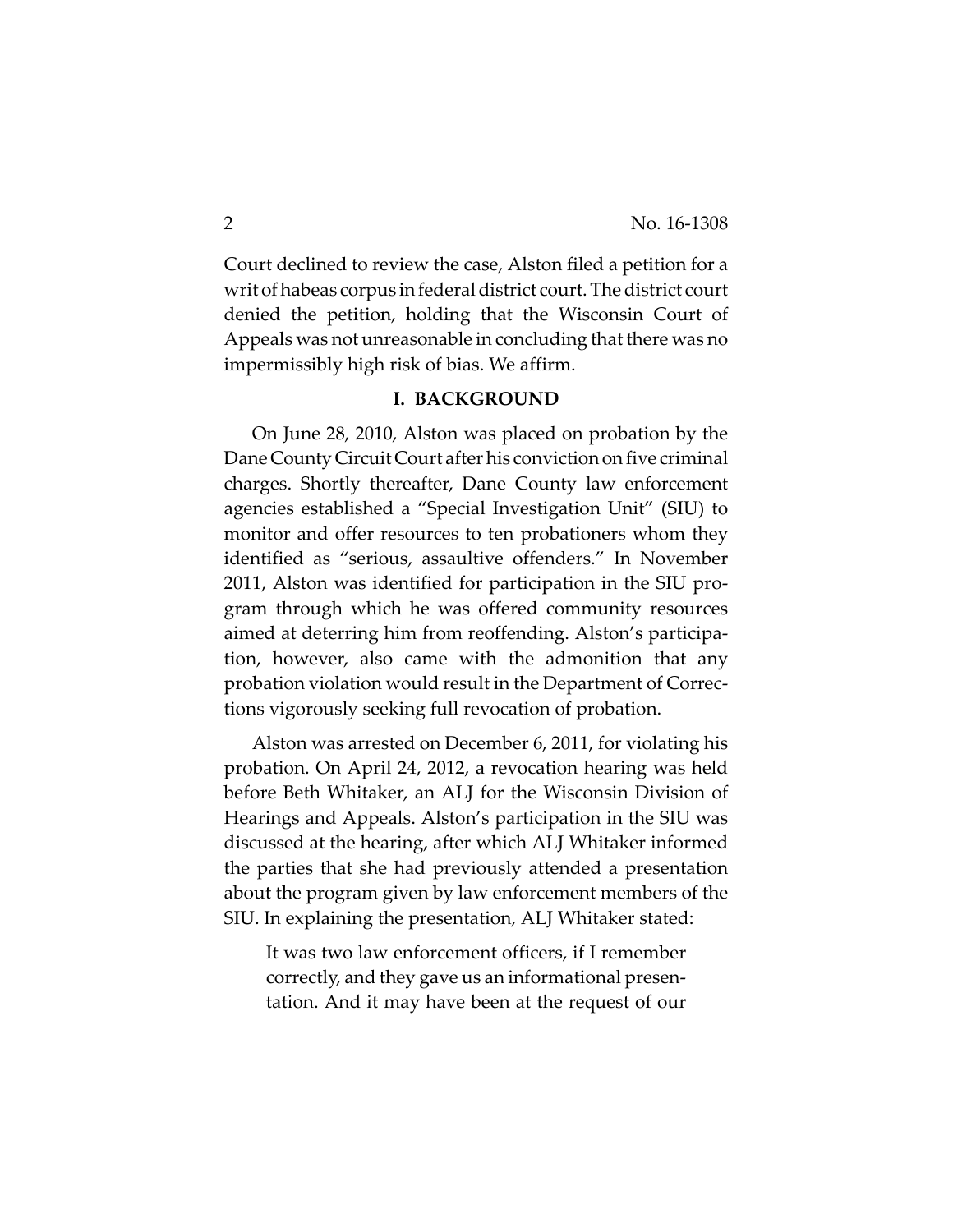agency, and it may have been initiated by someone else. I don't know, I just went along with the other [hearing examiners] in my office and we were given information about this program right around the time that it came out in the newspaper. And the summary of it as I remember it is we were told about the vast resources that were being provided to these folks that were at high risk, and that the program was intended as a last chance, and that violations should be treated as sort of a last straw. And in the case of supervision that it would be expected that they wouldn't be given another chance. In other words, [they] would be revoked, and in the case of a criminal case they would be prosecuted. What I didn't hear is that we're ex‐ pected, that they expected us to revoke people when the violations weren't proven, so I think to that extent, I mean I don't think at any point that they suggested that we revoke people that hadn't done anything. So there's part of my decision making that's not relevant to what their program is about, part of it that I guess you could say is [relevant].

Alston then requested a suspension of the proceedings to allow for the substitution of a "neutral party" who had not attended this presentation. His request was denied.

ALJ Whitaker issued a written order revoking Alston's probation, and Alston appealed to the Administrator of the Division on Hearings and Appeals. The Administrator af‐ firmed the revocation and found that ALJ Whitaker's attendance at the SIU training was not problematic. After the Circuit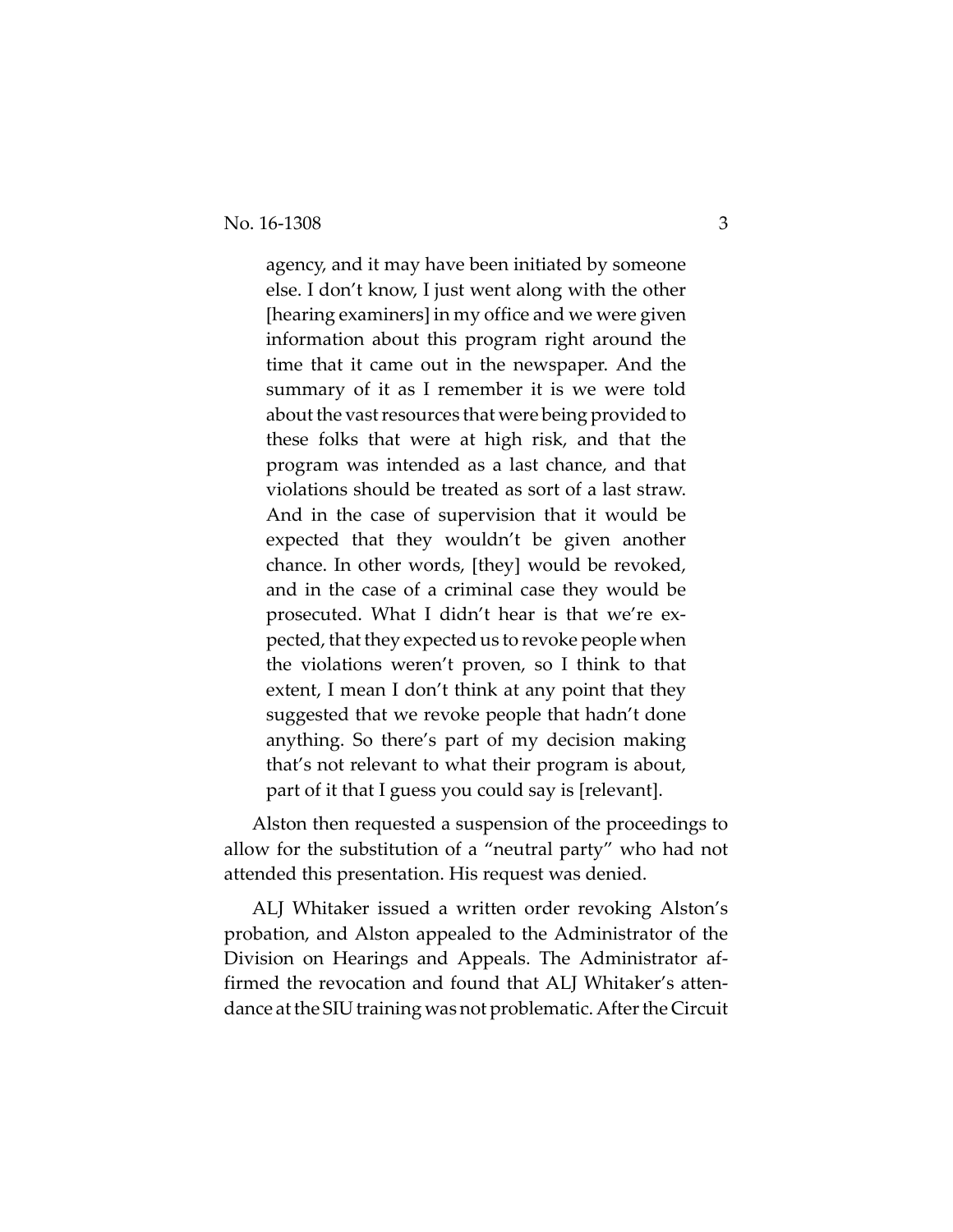Court of Dane County also affirmed the order, Alston appealed to the Wisconsin Court of Appeals.

The Wisconsin Court of Appeals rejected Alston's argument that ALJ Whitaker's attendance at the SIU training created a risk of bias that violated his due process rights. First, the court found that ALJ Whitaker was not biased in fact, citing the explanation of the SIU meeting she provided at Alston's hearing. The court then concluded that her attendance at the meeting did not create an impermissibly high risk of bias. It explained that members of the legal profession, including the judiciary, regularly attend trainings, seminars, and meetings regarding developments in legal policy and law enforcement tactics. The law enforcement officials at the SIU training did not discuss any specifics of Alston's case and provided only general information about the workings and goals of the program. The court held, therefore, that ALJ Whitaker's attendance did not create an impermissibly high risk of bias in violation of Alston's due process rights.

After the Wisconsin Supreme Court denied Alston's petition for review, he sought federal habeas relief. The district court found that the Wisconsin Court of Appeals' decision did not involve an unreasonable application of federal law nor an unreasonable determination of the facts. It held that because fair minded jurists could agree with the conclusion that ALJ Whitaker's attendance at the SIU training did not give rise to an impermissibly high risk of bias against Alston, he was not entitled to habeas relief.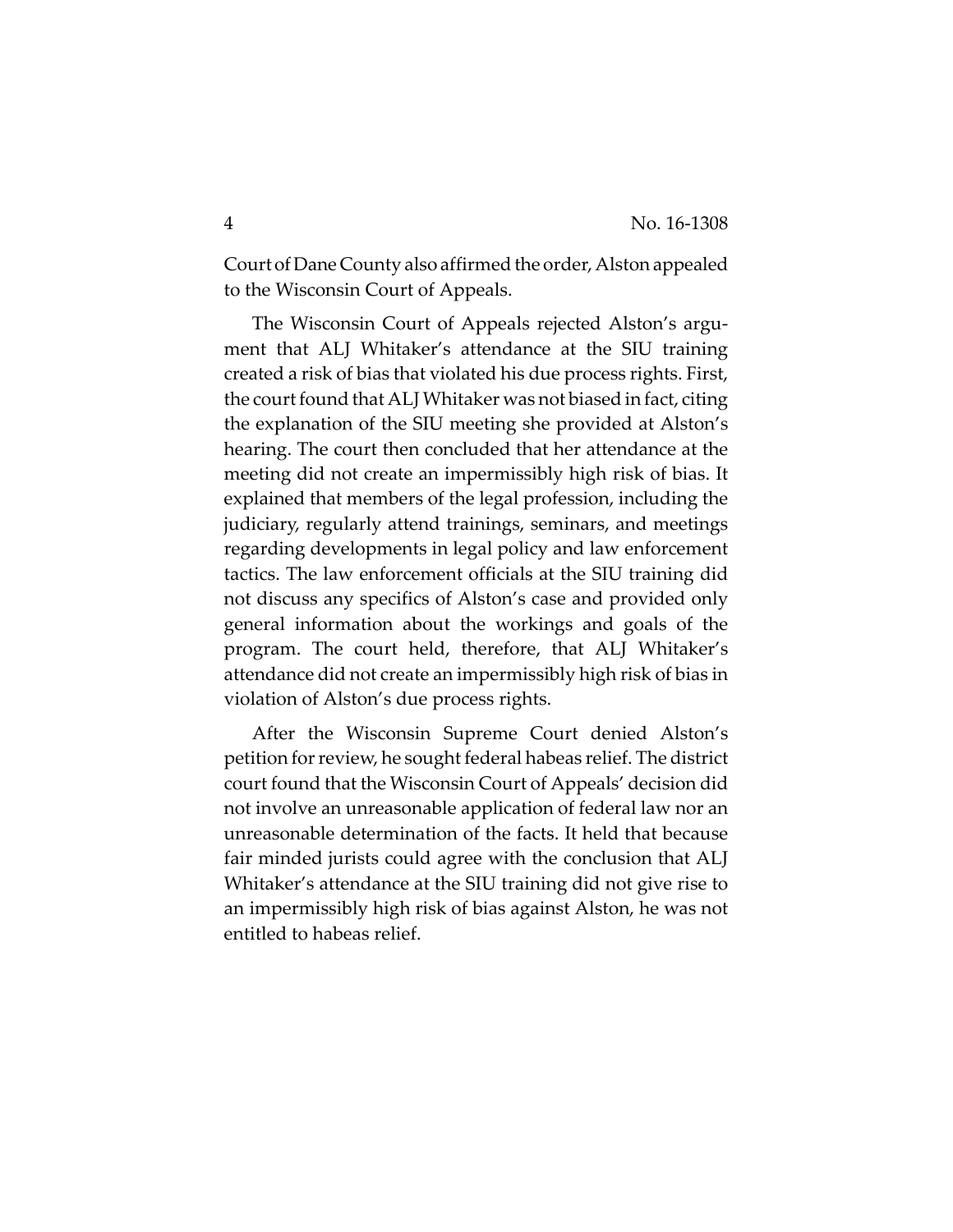No. 16-1308 5

#### **II. DISCUSSION**

We review a district court's denial of a habeas petition *de novo*. *Gonzales v. Mize*, 565 F.3d 373, 379 (7th Cir. 2009) (citation omitted). The Antiterrorism and Effective Death Penalty Act ("AEDPA") provides that a federal court may only grant habeas relief if the adjudication of petitioner's claim by a state court "resulted in a decision that was contrary to, or involved an unreasonable application of, clearly established Federal law, as determined by the Supreme Court of the United States;" or if the adjudication "resulted in a decision that was based on an unreasonable determination of the facts in light of the evidence presented in the State court proceed‐ ing." 28 U.S.C. § 2254(d). We apply this analysis to the decision of the Wisconsin Court of Appeals, as that was the last state court that substantively adjudicated Alston's claim. *Gonzales*, 565 F.3d at 379 (citation omitted).

Alston seeks relief under all three of § 2254(d)'s exceptions. He argues that (1) the Wisconsin Court of Appeals' decision was contrary to established federal law governing his due process right to an impartial adjudicator; (2) the decision involved an unreasonable application of that body of law; and (3) the decision was based on an unreasonable determination of the relevant facts. We address each argument individually below, but first, it is important to set forth the established law governing the due process right to an unbiased adjudicator.

A fair hearing before a fair and unbiased adjudicator is a basic requirement of due process under the Fourteenth Amendment. *Withrow v. Larkin*, 421 U.S. 35, 46 (1975) (citation omitted). This principle applies to administrative tribunals, *id.*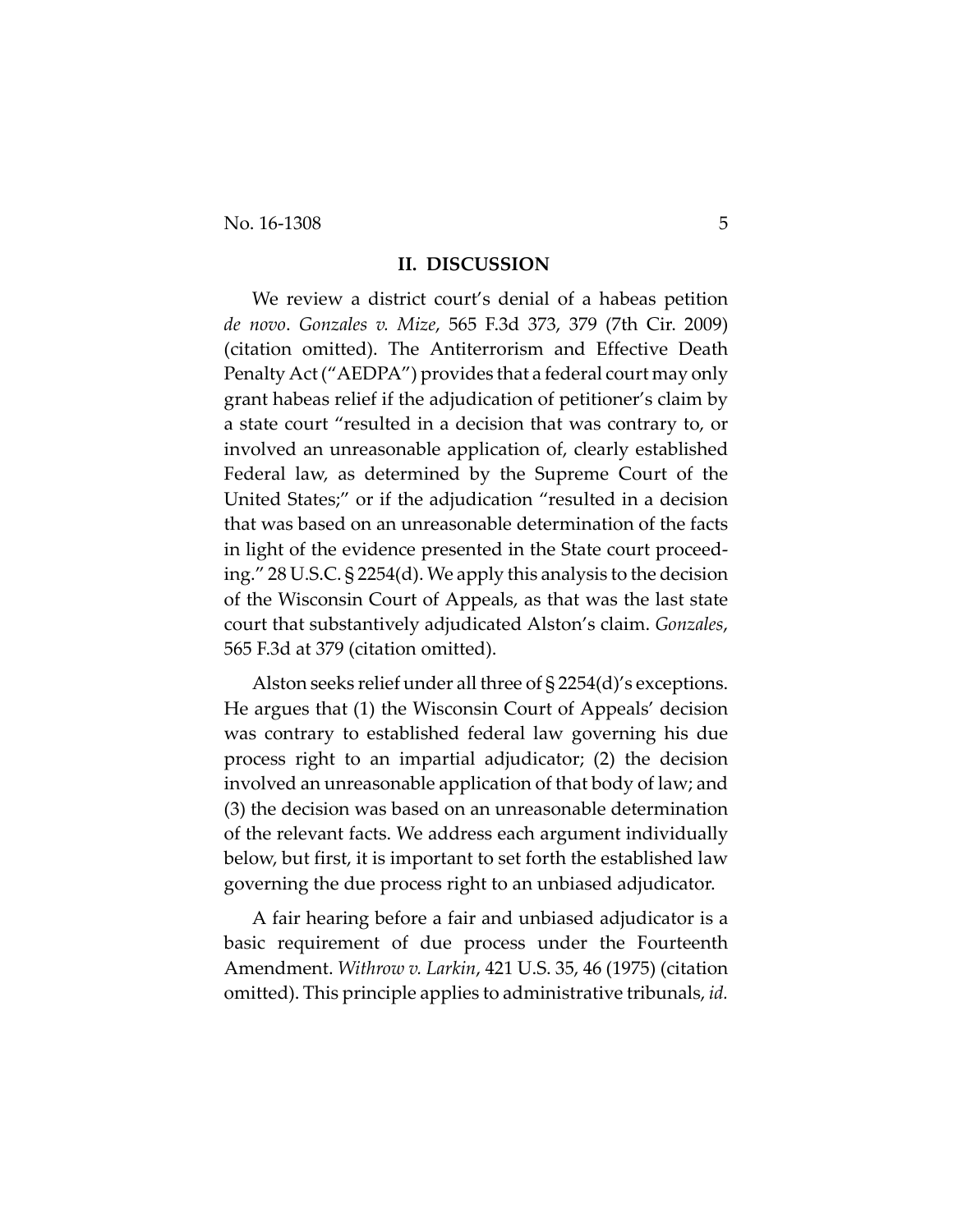(citation omitted), and proceedings involving the revocation of probation. *See Gagnon v. Scarpelli*, 411 U.S. 778, 782–86 (1973). Due process is violated not only where an adjudicator is biased in fact, but also where a situation presents a particularly high probability of bias. *Withrow*, 421 U.S. at 47. The inquiry as to whether such a probability exists is an objective one. *Caperton v. A.T. Massey Coal Co., Inc.*, 556 U.S. 868, 881 (2009). The question is "whether the average judge in [this] position is 'likely' to be neutral, or whether there is in unconstitutional 'potential for bias.'" *Id.* The facts showing a probability of bias must be strong enough to "overcome a presumption of honesty and integrity in those serving as adjudicators." *Withrow*, 421 U.S. at 47.

### **A. § 2254(d)(1) Exception for Decision "Contrary to" Clearly Established Federal Law**

Alston first argues that the Wisconsin Court of Appeals' decision was "contrary to" clearly established Supreme Court precedent. Under  $\S$  2254(d)(1), a decision is "contrary to" clearly established Federal law if the state court "applies a rule that contradicts the governing law setforth in [Supreme Court] cases." *Williams v. Taylor*, 529 U.S. 362, 405 (2000). This excep‐ tion to AEDPA applies only if the state court decision is "diametrically different," "opposite in character or nature," or "mutually opposed" to clearly established precedent. *Id.* at 405–06.

Alston contends that the Wisconsin Court of Appeals' decision was contrary to rules established by two specific Supreme Court cases. First, he argues that the decision was contrary to *Gagnon v. Scarpelli*, 411 U.S. 778, in that the decision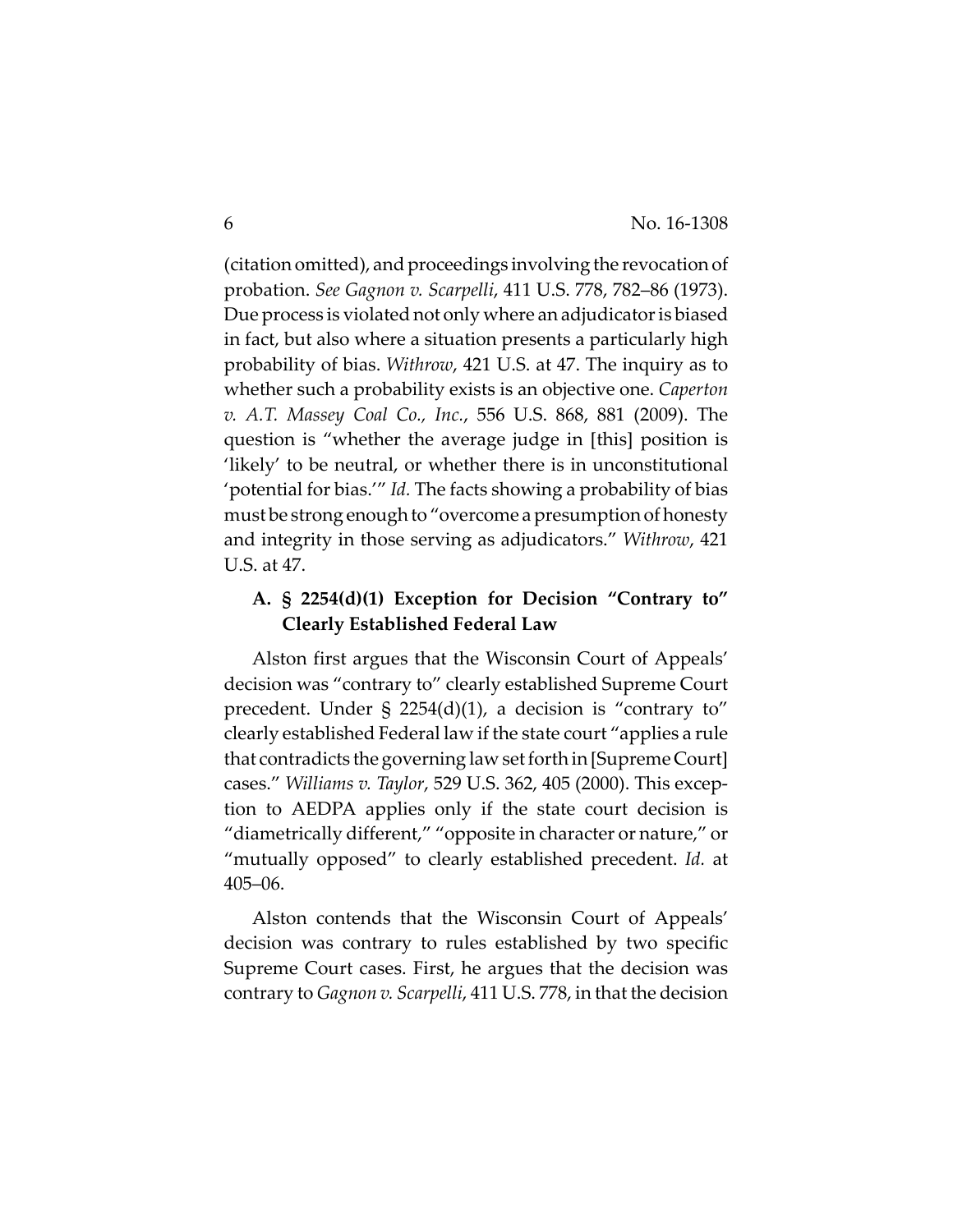did not specifically address the potential for bias as to each individual component of the revocation decision. In *Gagnon*, the Supreme Court confirmed that probationers are entitled to minimum due process rights at revocation hearings. *Id.* at 786 (citing *Morrissey v. Brewer*, 408 U.S. 471 (1972) and extending its holdings to the probation context). In the context of determin‐ ing the scope of a probationer's right to counsel at those hearings, the Court also recognized that a revocation decision has "two analytically distinct components:" (1) the determination as to whether the probationer violated a condition of probation; and (2) the determination as to whether to revoke probation or find another alternative. *Id.* at 784 (citing *Morrissey*, 408 U.S. at 479–80). Alston mistakenly relies on this recognition to argue that the state court was required, but failed to make specific and separate findings that ALJ Whitaker was not biased when deciding each of those two components. However, *Gagnon* imposes no such duty on a reviewing court and Alston cites no other authority to support that contention. The Wisconsin Court of Appeals made clear that it found no bias, nor an unconstitutional potential for bias, at any juncture of Alston's revocation hearing. That conclusion is not "diamet‐ rically different" or "mutually opposed" to any clearly estab‐ lished Supreme Court precedent.

Alston then argues that the Wisconsin Court of Appeals' decision was contrary to the rule from *Caperton*, 556 U.S. at 881, that the probability of bias is to be determined objectively. Alston claims that the court primarily, and improperly, focused on "actual bias." That argument is without merit. While the court did make a finding that ALJ Whitaker was not biased in fact, it also concluded "that the hearing examiner's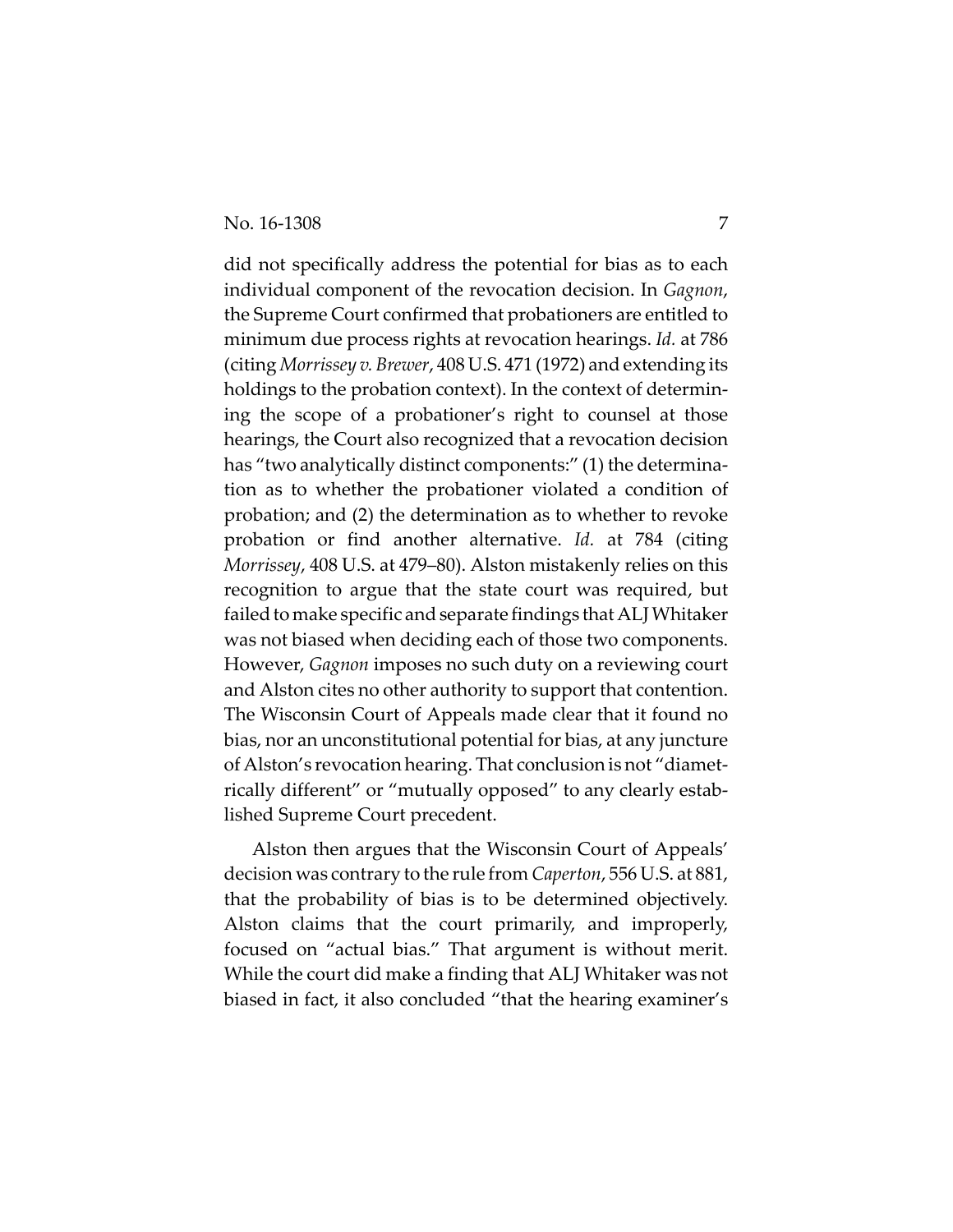attendance [at the SIU meeting] did not create an imper‐ missibly high risk of bias in violation of the due process clause." As support for that conclusion, the court cited the frequency with which members of the judiciary attend educa‐ tional seminars on legal policy and the fact that the SIU meeting presented only general information. It found, objec‐ tively, that no impermissible risk of bias was presented by attendance at such a meeting. That the court found no actual bias, *in addition* to no objective risk of impermissible bias, does not render its decision contrary to clearly established federal law.

## **B. § 2254(d)(1)Exceptionfor "UnreasonableApplication" of Clearly Established Federal Law**

Alston also argues that the Wisconsin Court of Appeals' decision "involved an unreasonable application" of federal law governing his due process right to an impartial adjudicator. Under § 2254(d)(1), "an *unreasonable* application of federal law is different from an *incorrect* application of federal law." *Williams*, 529 U.S. at 410. It is not enough that a state court simply may have applied the law erroneously or incorrectly. *Id.* at 411. It must also be unreasonable, "which means some‐ thing like lying well outside the boundaries of permissible differences of opinion." *Jackson v. Frank*, 348 F.3d 658, 662 (7th Cir. 2003) (internal quotation and citation omitted). "If this standard is difficult to meet, that is because it was meant to be." *Harrington v. Richter*, 562 U.S. 86, 102 (2011).

On this point, Alston takes issue with three elements of the Wisconsin Court of Appeals' decision. First, he argues that the court mischaracterized the SIU meeting as simply an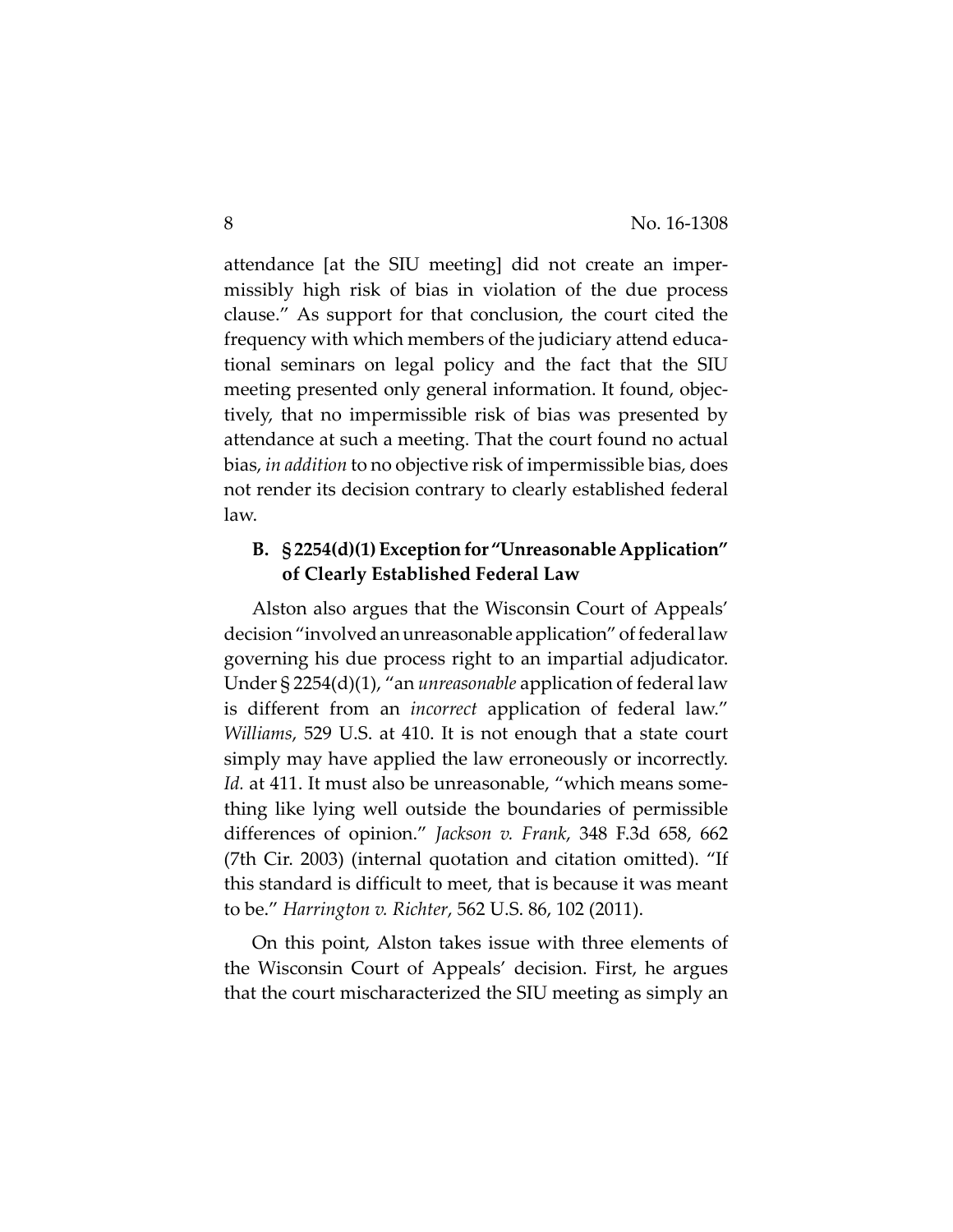"educational seminar," rather than a prejudicial encounter that created an impermissible risk of bias against him. Second, he argues that it was unreasonable for the court to rely on the fact that the specifics of his case were not discussed at the meeting. Finally, he argues that the court should not have relied on ALJ Whitaker's explanation that she would decide Alston's case impartially because her subjective assessment of her own potential bias is irrelevant.

None of these arguments is persuasive. As the Wisconsin Court of Appeals noted, members of the judiciary and other administrative adjudicators regularly attend informational programs on developments in the law and initiatives in law enforcement. The SIU meeting presented general information about a new probation initiative. Despite Alston's argument to the contrary, it was proper for the court to rely on the fact that the officers at the meeting neither identified Alston nor offered any details of his case. Because she learned nothing specific about Alston or his case, ALJ Whitaker was no more disquali‐ fied by attending that meeting than if she had learned about the SIU from a news article or bulletin. As to ALJ Whitaker's explanation at the hearing, it may be true that her own belief is not wholly instructive on the potential for bias. As was just discussed, however, the court had ample support, aside from that statement, forits conclusion that there was no unconstitu‐ tional risk of bias created by her attendance at the SIU meeting. The court's application of the law in reaching that conclusion was neither incorrect nor unreasonable. Certainly, its reasoning and holding do not lie "well outside the boundaries of permis‐ sible differences of opinion," such that habeas relief is warranted. *Jackson*, 348 F.3d at 662.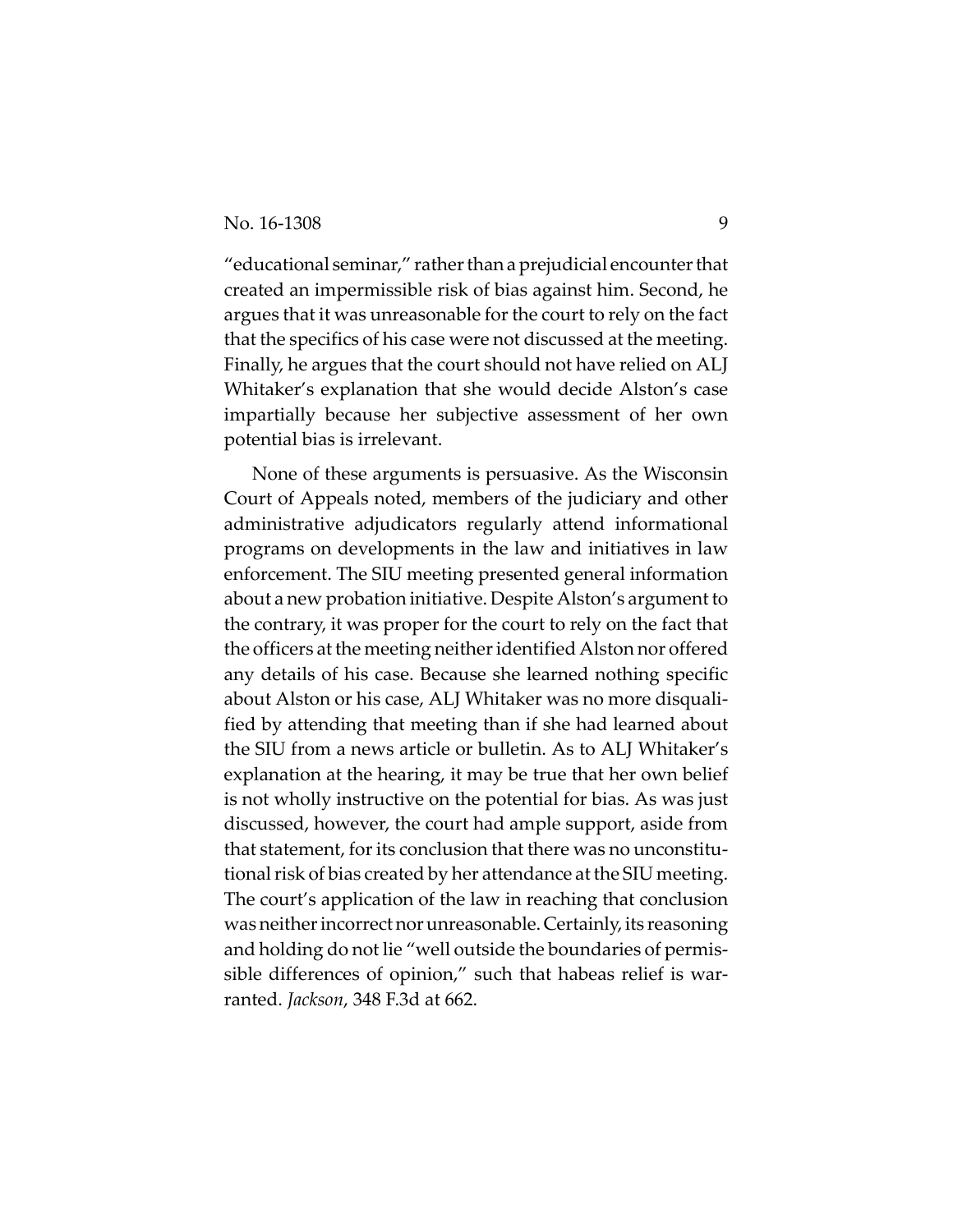## **C. § 2254(d)(2) Exception for Unreasonable Determina‐ tion of Facts**

Finally, Alston argues that, under  $\S 2254(d)(2)$ , the Wisconsin Court of Appeals' decision relied on an unreasonable determination of the facts. Under this section, habeas relief may be granted only if the state court decision "rests upon factfinding that ignores the clear and convincing weight of the evidence." *McManus v. Neal*, 779 F.3d 634, 649 (7th Cir. 2015) (citation omitted). The decision must be "so inadequately supported by the record as to be arbitrary and therefore objectively unreasonable." *Ward v. Sternes*, 334 F.3d 696, 704 (7th Cir. 2008) (internal citation omitted).

Alston takes issue with the Wisconsin Court of Appeals' finding that ALJ Whitaker's explanation of the SIU meeting confirmed that she would decide Alston's case like any other. In Alston's view, ALJ Whitaker directly contradicted that assessment when she said, "there's part of my decision making that's not relevant to what their program is about, part of it that I guess you could say is [relevant]." Therefore, he argues, it was unreasonable for the court to find that she was not biased in fact.

This argument fails to overcome the deference we must afford the state court. Even if ALJ Whitaker considered some of the information she learned about the SIU as relevant to her decision, it was not objectively unreasonable for the court to find that she was not biased. No specifics about Alston or his case were presented at the meeting and there was no evidence of prejudgment on ALJ Whitaker's part. Based on the record before the court, we cannot say that its interpretation of ALJ